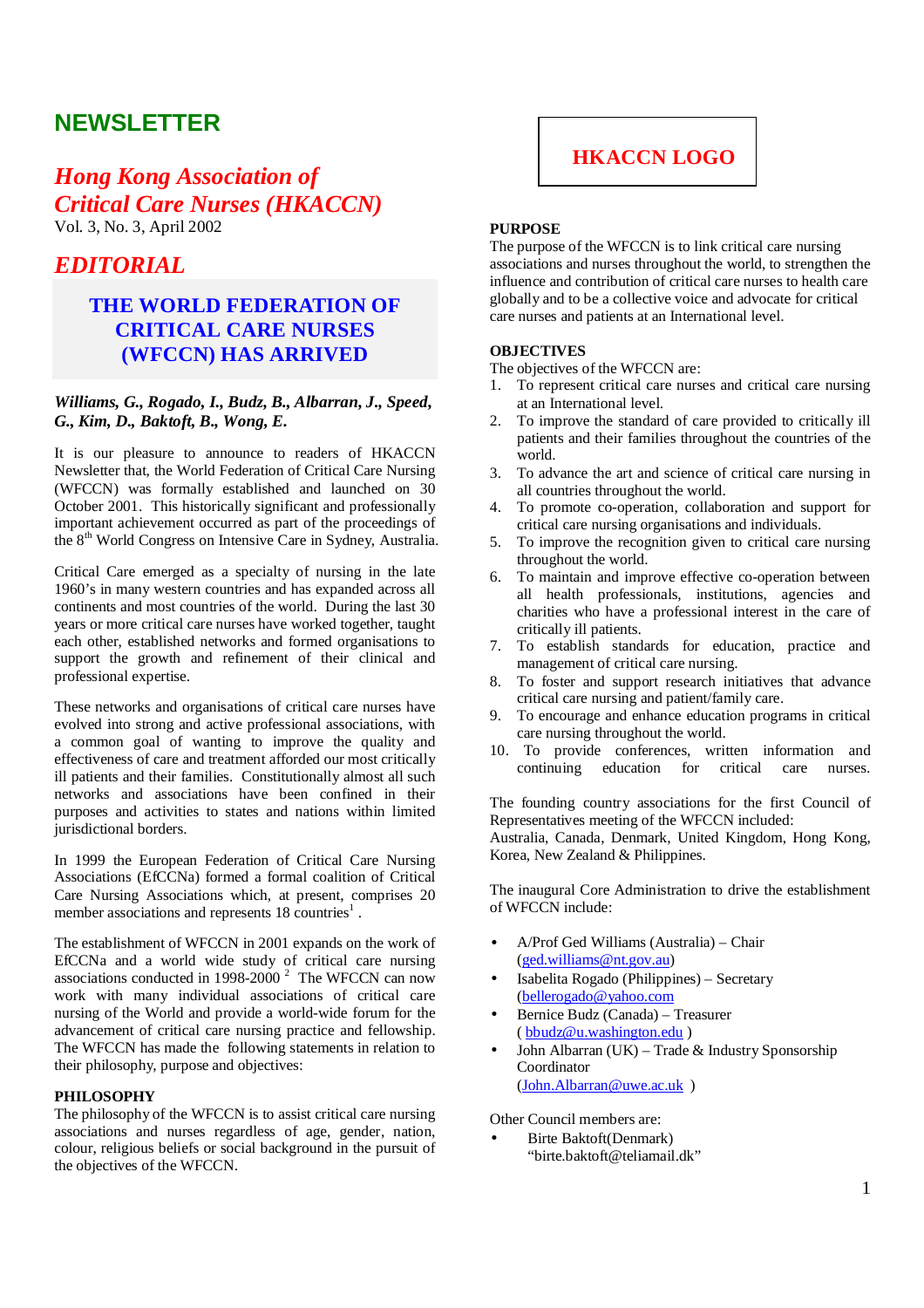- Esther Wong (Hong Kong) "wongyh@ha.org.hk"
- Dong Oak Debbie Kim (Korea) "dokim@sms.samsung.co.kr"
- Gordon Speed (New Zealand) "speedg@wave.com.wz"



We anticipate a rapid increase in the number of member associations from many more countries and to work with critical care nurses in countries where such associations do not exist to help establish networks and associations in those countries.

Initial activities and pursuits agreed to at the first meeting of the Council of Representatives were:

- To promote the existence of the WFCCN to potential member associations and encourage application and membership
- To identify an official journal of the WFCCN and distribute it to all member associations and their members
- To develop a website of relevant information that is easily accessible to critical care nurses the world over.
- To explore long term legal, financial and constitutional arrangements that will best serve the purposes and objectives of the WFCCN and its member associations.

Persons interested in knowing more about WFCCN and its members may contact the Core Administration as described above. The next meeting of the core administration and available council representatives will occur in Paris, France in association with the EfCCNa Critical Care Nursing Conference 26-27 May 2002.

A second report of the WFCCN and its activities will be provided to all member associations and relevant critical care journal editors following this meeting.

#### References:

- 1. www.efccna.org.
- 2. Williams G, Chaboyer W, Thornsteindottir R, Fullbrook P, Shelton C, Chan D, Wojner A. 2001. World Wide Overview of Critical Care Nursing Organisations and their Activities. International Nursing Review (In print).

## **American Heart Association**

## **Advanced Cardiovascular Life Support course**

### *David Chan, PDC chairman BLS / ACLS instructor (AHA / JIBC)*

Recently, the American Heart Association (AHA) and the International liaison committee on Resuscitation (ILCOR) have developed a new guideline on cardiopulmonary resuscitation. That is – the Guideline 2000 on cardiopulmonary resuscitation and emergency cardiovascular care. Understanding the new CPR guideline enable the health professionals to anticipate what will happen and what to do during different phases in cardiac arrest. This will reduce their anxiety, and make them feel more confident to intervene during the whole resuscitation process. However, confidence does not imply competency, because studies show that hospital staff (including nurses and doctors) generally lack competent CPR skills. Therefore, regular training and re-training on CPR are needed in order to help health professionals to retain such skills. In that case, health professionals can be better prepared to manage patients with cardiac arrest.

Despite the fact that similar form of training already exists, however the demands still largely exceed the supply. In view of the such need, our HKACCN has recently invited a team of faculty from the American Heart Association (AHA) to Hong Kong to develop a joint program in Mar-Apr 2002 on Basic Life Support (BLS) and Advanced Cardiovascular Life Support (ACLS) for upkeeping the CPR standards for our nurses and doctors. More regular program on these will be organized in future.

The following is a picture of the faculties from the American Heart Association (the middle 4 on the front row) and the newly qualified ACLS instructors.



## *NEW BLS and ACLS Guidelines Dr. Violeta Lopez (Professor, CUHK)*

More changes to the basic life support (BLS) and advanced cardiac life support (ACLS) guidelines have been approved, and you will soon be receiving official update training. However, for those members who are unable to attend the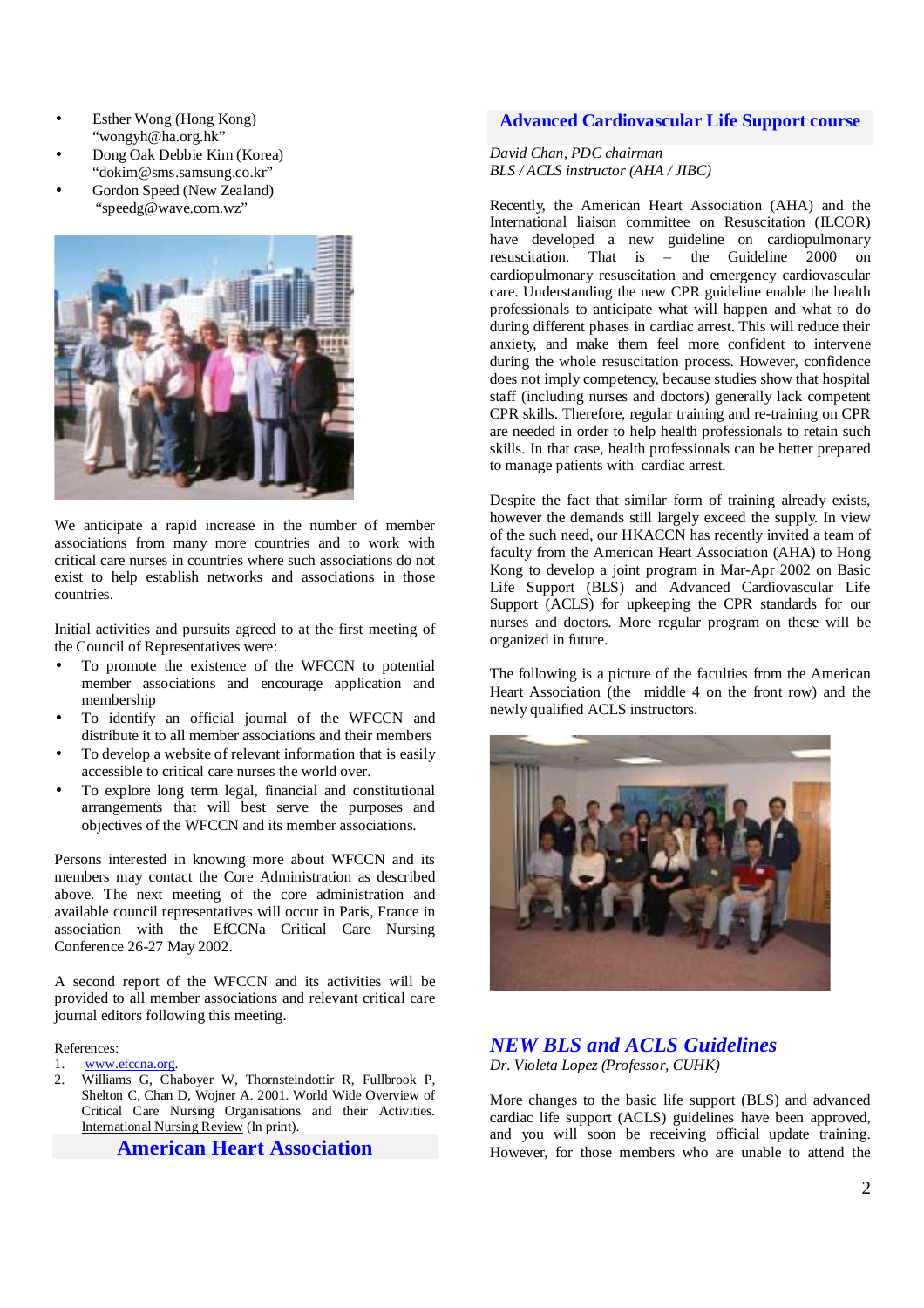training sessions offered by the AHA and HKACCN, this article will give you a summary of the recommendations (AHA, 2000; AHA 2001a; AHA, 2002b). However, we advise you to get hold of the whole article and familiarize yourselves with the guidelines.

### **For BLS**

*Phone first vs. phone fast* : If you encounter unresponsive adult, call the emergency medical service (EMS) first before initiating cardiopulmonary resuscitation (CPR). In cases of submersion or near drowning, or cardiac arrest associated with trauma or drug overdoses, provide CPR for one minute before calling EMS.

*Rescue breathing :* It is recommended that 2 effective mouthto-mouth ventilation be delivered slowly over 2 full seconds per breath, with the least tidal volume needed to make the chest rise. This method reduces the risk of air entering the stomach instead of the lungs during resuscitation.

*Pulse check:* In addition to performing the standard pulse check using the carotid artery, rescuers need to assess for signs of circulation, including evidence of normal breathing, coughing, or any movement in response to two rescue breaths.

*Chest compressions :* Compression-ventilation ratio for one or two rescuers for patients with unprotected airway is 15:2 ratio at a rate of 100 per minute.

*Automated external defibrillation* 

All health care providers who need to perform CPR should be trained, equipped, and authorized to perform defibrillation. Collapse-to-shock interval should be less than 3 minutes.

### **For ACLS**

The new international ACLS algorithm integrates steps of BLS, early defibrillation, and ACLS guidelines. Adrenergic and antiarrhythmic agents and buffer therapy now have secondary roles regardless of whether the patient is in ventricular fibrillation (VF). The key changes are:

*Ventilation :* The new recommendation emphasizes the need to confirm placement of the endotracheal tube (ET) not only by chest auscultation, but also by using esophageal detector devices and capnographic waveform monitors. These secondary methods of confirmation must be performed immediately after tube placement, during or after moving the patient, and during patient transport. Tracheal intubation should be performed only by personnel who are trained and proficient in this skill (successful 6 to 12 in-field intubations per year). Ventilatory volume for patients not in cardiovascular arrest is 6 to 7 ml/kg over 1.5 to  $\overline{2}$  seconds. The "chest rise" is recommended as a sign of adequate ventilation.

*Defibrillation :* All personnel who are expected to perform CPR should be trained to use the AED. The new recommendations call for a goal of 3 minutes or less from collapse to shock in all hospital areas and ambulatory care **facilities** 

*Drug changes :* Only use one antiarrhythmic drug per patient as combining them may have a pro-arrhythmic effect.

- Lidocaine used to suppress VF and VT associated with AMI. Prophylactic use is contraindicated.
- Amiodorone used a first-line antiarrhythmic for shockrefractory VT/VF and as an initial treatment for widecomplex tachycardia in haemodynamically stable patients.
- Epinephrine high-dose epinephrine  $(0.1 \text{ mg/kg})$  is no longer recommended for treating cardiac arrest because of lack of evidence that improves patient survival. Epinephrine is only used if patients do not respond to Vasopressin.
- Vasopressin is an important new recommendation for promoting return of spontaneous circulation after cardiac arrest. Vasopressin is administered intravenously as a one-time dose of 40 units.
- Magnesium a new recommendation only used to treat known patients with hypomagensemia and torsades de pointes.
- Bretylium has been removed from ACLS treatment algorithms and guidelines because of the high incidence of adverse reactions.

*Algorithm changes :* The algorithms for PEA, asystole, and bradycardia have beed changed to use the primary and secondary survey format but the management remains the same. The tachycardia algorithms have been changed dramatically. You need to get hold of these algorithms and study them yourselves.

#### **Acute Coronary Syndrome**

- 12-lead ECG
- aspirin  $(100 \text{ to } 325 \text{ mg})$
- Prehospital fibrinolytic therapy is acceptable
- Angioplasty and intra-aortic balloon placement is used as an alternative to fibrinolytic therapy for patients with high risk of intracranial bleeding, large anterior infarct, systolic BP less than 100 mm Hg, tachycardia greater than 100 beats/minute, or crackles one-third from the lung bases.

#### **Stroke Management**

Patients with symptoms of stroke should be transported and treated rapidly as patients with an acute MI. Treatment with recombinant tissue plasminogen activator within 3 hours of onset of stroke symptoms is recommended.

#### *Reference*

- American Heart Association (2001a). **BLS** for healthcare providers, AHA, Texas, USA.
- American Heart Association (2001b). ACLS for healthcare providers. AHA, Texas, USA.
- American Heart Association (2000). AHA in collaboration with the international liaison committee on resuscitation.
- "Guidelines 2000 for cardiopulmonary resuscitation and emergency cardiovascular care: An international consensus on science," Circulation, 102 (Supplement. I), August.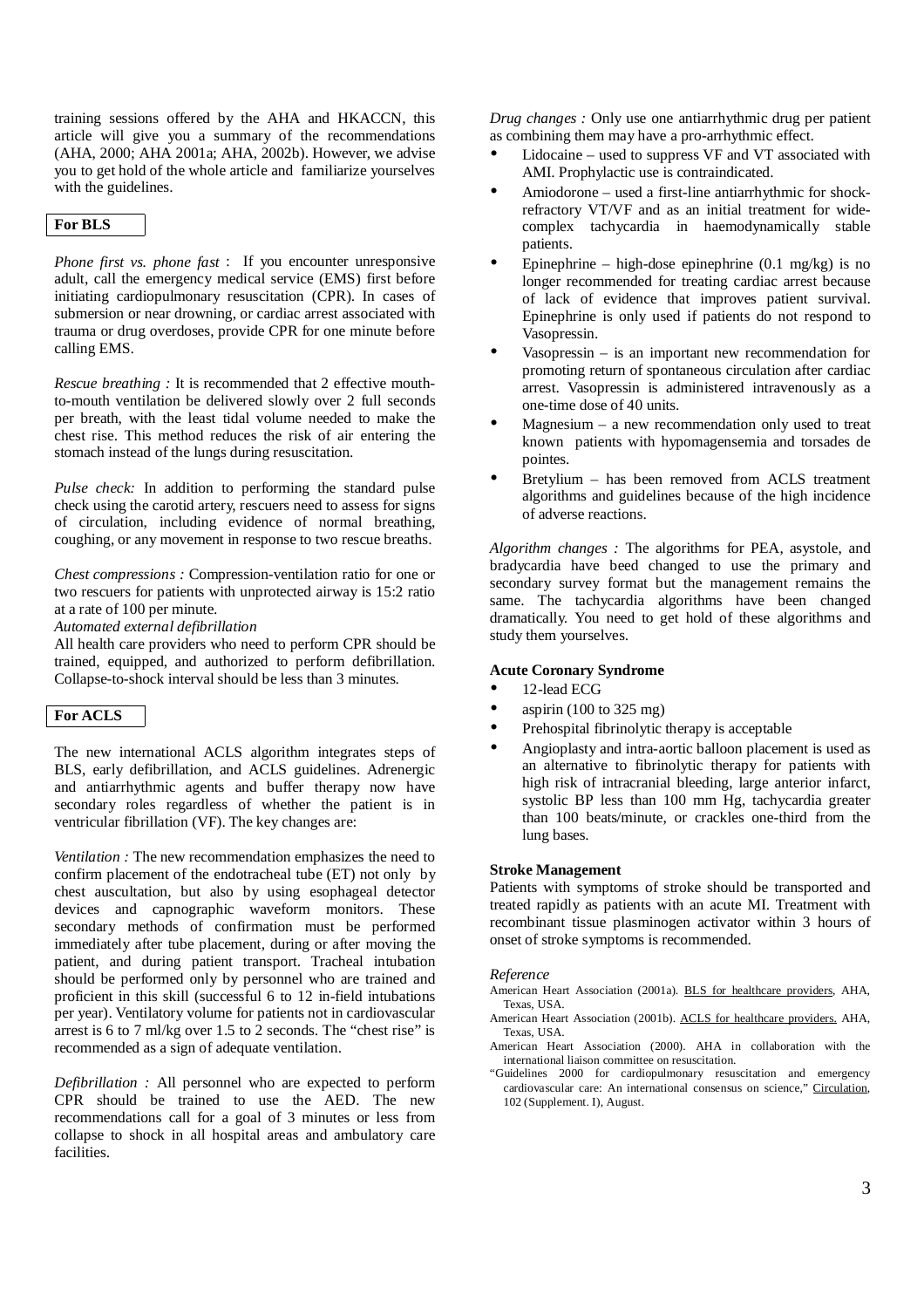## **RESEARCH BRIEFS Temperature control in preterm infants with NCPAP**

Lee, Suk-yin NS, NICU, Prince of Wales Hospital

BackgroundNasal continuous positive airway pressure (NCPAP) has been used for weaning preterm infants from mechanical ventilation (Bancalari & Sinclair, 1993) by circulating a continuous flow of heated, humidified gas is past the infant's airway at a set pressure of 3 to 6 cm  $H_2O$  and an oxygen flow rate of 4 to 10L/min. using nasal prongs. As the delivery of dry medical gas involves bypassing the upper airway, it is necessary to maintain the inspired gas warm and moist to prevent complications of NCPAP (Davis and Henderson-Smart, 2001). In general, humidifiers provide gas in a form of vapor by setting the NCPAP ventilator circuit temperature at 35-37 degrees centigrade. However, n o reports w*ere found relating to the effect of high or low temperature of inspired gas on the physiological responses of preterm infants. No standard temperature setting of the NCPAP circuit was also found internationally and nationally.* 

#### *Aim of the study*

The specific aim of this pilot study was to examine the effects of two temperature settings of inspired gas on the physiological responses of infants on NCPAP.

#### *Method*

Pre and post-test cross over experimental repeated measure design was employed. The infants were randomized into two groups according to their hospital numbers. They were exposed to two temperature settings  $33-34$  °C (T1) and  $36-37$ <br>°C (T2) of inspired  $986$  over  $24$  bour period. The infents'  $^{\circ}$ C (T2) of inspired gas over 24-hour period. The infants' physiological responses (skin temperature, heart rate, respiratory rate, mean blood pressure, and oxygen saturation) were recorded at baseline and over six-time points every four hours for 24 hours.

#### *Results*

Post-test physiological responses between groups using paired t-test showed no statistically significant differences were found in relations to skin temperature, heart rate, blood pressure and oxygen saturation (Table 1). However, significant interaction was found between intervention types and time in relation to the respiratory rate (Figure 1) using ANOVA.

Table 1. Posttest physiological responses between groups using paired t-test

| <b>Variables</b> | Group | Mean $(S.D.)$  | df |          | P    |
|------------------|-------|----------------|----|----------|------|
| Skin temp        | T1    | 36.71 (0.23)   | 10 | $-1.96$  | .079 |
|                  | T2    | 36.85(0.24)    |    |          |      |
| Heart rate       | T1    | 159.73 (13.09) | 10 | $-1.575$ | .146 |
|                  | T2    | 165.55 (13.19) |    |          |      |
| Resp rate        | T1    | 53.91 (14.17)  | 10 | 2.042    | .068 |
|                  | T2    | 45.72 (12.57)  |    |          |      |

| Mean BP  | T1 | 49.00 (8.19)  |     | .977 | .431 |
|----------|----|---------------|-----|------|------|
|          | T2 | 46.33 (11.02) |     |      |      |
| $O2$ Sat | T1 | 98.91 (1.22)  | -10 | .858 | .411 |
|          | Т2 | 98.27 (2.33)  |     |      |      |

#### Figure 1. Mean respiratory rate over time between humidifier temperature settings



Although incubator temperature was not a physiological parameter, a phenomenon of change in incubator temperature was noted. Using paired t-test in the posttest between groups, a statistically significant result in the incubator temperature (p  $= 0.045$ ) was found. The temperature of the incubator used in infants on T1 was significantly different from those infants on T2 temperature setting. The results of the within and between groups at posttest showed statistically significant difference (df = 10, t =  $-2.291$ , p = .045). Repeated measures ANOVA also showed the trend of change of the incubator temperature across time and there was an interaction effect between intervention types (T1 and T2) and time in relation to the incubator temperature in which the preterm babies were nursed (Figure 2). It was observed that when the preterm infant's skin temperature is low, the nurse increases the incubator temperature accordingly and vice versa.

Figure 2. Mean incubator temperature over time between humidifier temperature settings



*Conclusion* 

From this pilot study, it was found that a change in the temperature setting of the heated humidifier in a NCPAP circuit might affect the respiratory rate and the skin temperature of preterm infants. However, there were numerous limitations in this study and the desirable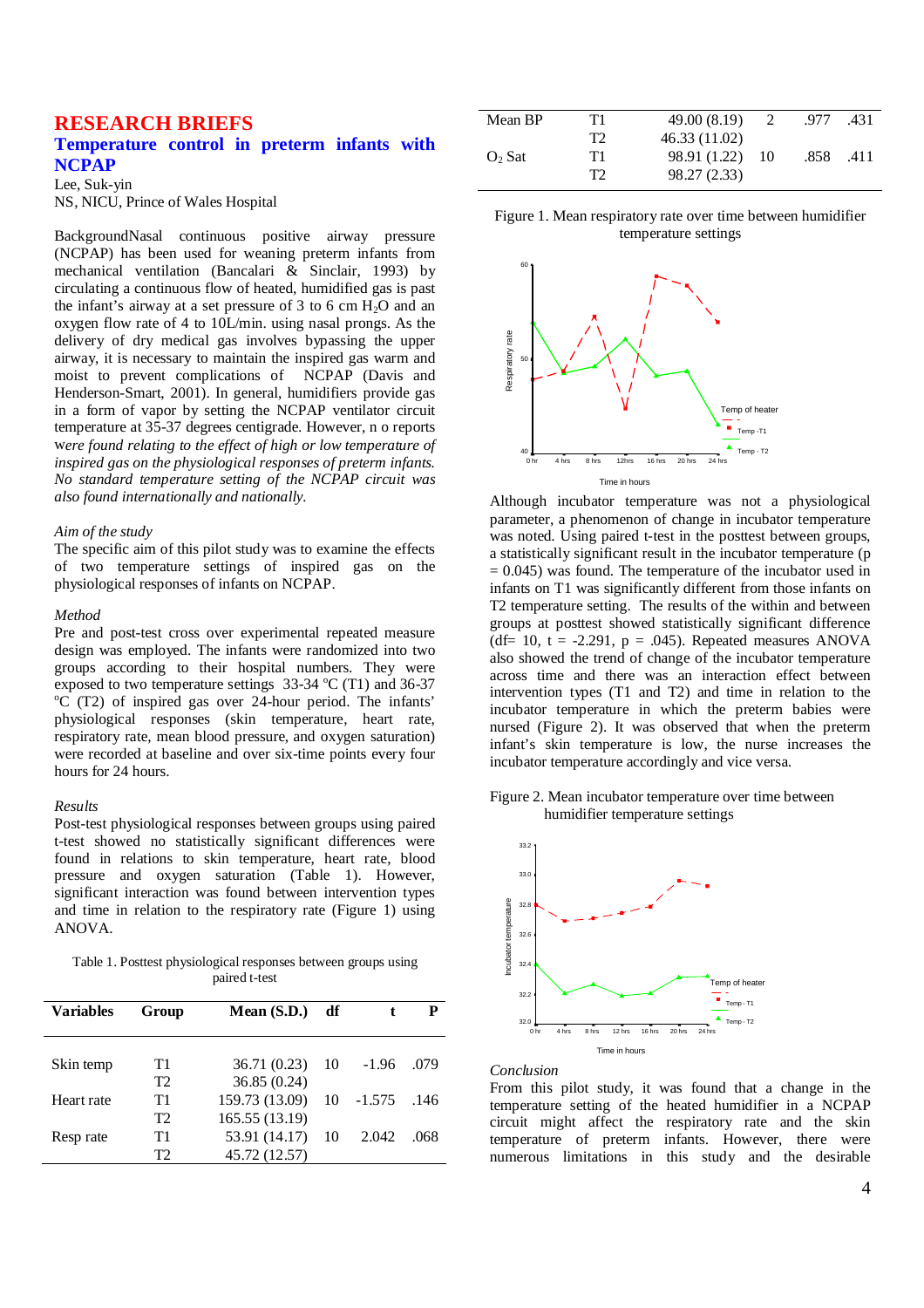temperature setting of the heated humidifier in the NCPAP was still not defined. Future studies should consider a bigger sample size so as to increase the power of the study. In order to avoid the carry-over effect, a longer transitional period in between the control and experimental conditions should be considered before collecting the first physiological data. As the analysis across time appeared to have more obvious differences in the physiological responses at eight to twelve hours after the change in the temperature of the heated humidifier, the time span of future study may consider twelve hours' period in each temperature condition. This undoubtedly can save more time for the researcher and it can minimize some uncontrolled condition like termination of NCPAP during the study. In addition, the researcher should consider some controls on the observations like identifying the location of skin temperature probe placement, limiting the adjustment of incubator temperature and counting the respiratory rate by one full minute.

However, this study demonstrated that neonatal nurses need to be sensitive to the effects of and observe whether the choice of the temperature of the heated humidifier will cause any adverse effects to the physiological status of the preterm infant as well as adjust the temperature setting of the humidifier accordingly.

#### *References*

Bancalari, E., Sinclair, J.C., 1993. Mechanical ventilation. In: Sinclair, J.C., Bracken, M.B. (Eds.), Effective Care of the Newborn Infant, 2<sup>nd</sup> Edition. Oxford University Press Inc., New York, pp. 200-220.

Davis, P.G., & Henderson-Smart, D.J. (2001). Nasal continuous airway pressure immediately after extubation for preventing morbidity in preterm infants. The Cochrane database of systematic reviews, 1.

## **CLINICAL UPDATE Buffering Solutions Used During Continuous Renal Replacement Therapy (CRRT) in Patients with Acute Renal Failure**

Fok See Kee, RN, ICU, United Christian Hospital

#### *Acute renal failure*

Acute renal failure often complicates the course of recovery in critically-ill patients. The disorder is defined as a sudden sustained decrease in glomerular filtration rate with associated azotaemia and a fall in urine output (Nissenson, 1998). Critically ill patients, particularly those with multiple organ failure, often present with a large buffer deficit due to a severe catabolic state. If renal function is impaired, severe metabolic acidosis could develop. In haemodynamically unstable or severely catabolic patients, renal replacement therapy is often the management of choice. The goal of CRRT is to maintain normal or near-normal acid-base balance in patients with acute renal failure, thereby, preventing the detrimental effects of academia on the patients' cardiovascular performance, hepatic and hormonal responses. Jones et al. (1998) demonstrated that the advantages of continuous treatments include steady biochemical correction, slow continuous fluid removal, and excellent cardiovascular stability.

#### *Continuous renal replacement therapy*

CRRT is a technique where continuous production of ultrafiltrate from plasma water is achieved by means of a

hydrostatic pressure gradient across a semi permeable membrane. CRRT, first published in 1977 by Kramer et al. as continuous arteriovenous hemofiltration, quickly gained ground because of its simplicity. However, blood pressure dependent filtration could not adequately control azotemia in hemodynamically unstable patients with acute renal failure. The ability of CRRT to remove solutes is determined by numerous treatment parameters such as, porosity or hydrophobicity of the filter membranes, extracorporeal flow rates and the choice of haemofiltration replacement fluid in maintaining acid-base values.

#### *Buffer replacement fluids*

Sodium lactate had traditionally been used as the source of buffer replacement with titration of one proton per molecule of lactate used as substrate during gluconegenesis or by oxidation in liver or muscle, allowing the general assumption that lactate was 'metabolized to bicarbonate' on an equimolar basis (Nimmo et al., 1993). Lactate-based physiological solutions had the advantage of being commercially available. Lactate is converted to bicarbonate in the liver, each type of anion is capable of providing an alkali load sufficient to correct the academia of acute renal failure. Unfortunately, critically ill patients always present with impaired liver function and failure of skeletal muscle lactate metabolism caused by regional hypoperfusion, the capacity to metabolize the lactate delivered during renal replacement might become saturated, with consequent lactate accumulation (Davenport et al., 1993). In addition, when metabolic conversion is impaired, the increase blood concentration of the anions could lead to increased loss of this anion across the dialytic membrane, thus reducing the buffer gain. Furthermore, the administration of lactate in patients with severe hypoxia, liver impairment, or pre-existing lactic acidemia could result in a worsening of lactate acidemia. In critically ill patients with shock and liver failure, the use of lactate-based fluids requires close monitoring of the patient's catabolic rate, acid-base status, and arterial lactate levels.

#### *Bicarbonate buffering solution*

There was some theoretical evidence that metabolic and hemodynamic disadvantages of lactate buffering could be avoided by the use of bicarbonate-buffered solutions (Macias, 1996). The use of bicarbonate buffer during hemofiltration is superior in normalizing acidosis when compared with lactate buffer solution. There is a decrease in the incidence of hypotensive crisis and reduced creatinine concentration in the first 72 hours of filtration together with urea clearance (Barenbrock et al., 2000). However, bicarbonate-buffer solution packing has a poor shelf life of an equivalent mixture containing bicarbonate when stored in plastic containers. Over time, the bicarbonate ions are partially converted to carbonate, with loss of carbon dioxide through the walls of the replacement fluid bags. Feriani et al. (1998) found that recent technological advanced could overcome this problem. A double chamber bag with two separate compartments, one containing bicarbonate and the other calcium and magnesium, allowed the bicarbonate solution to be sterilized and stored. A breakable valve between the two compartments permitted the two fluids to be mixed immediately before use, thus avoiding the calcium and magnesium carbonate precipitation.